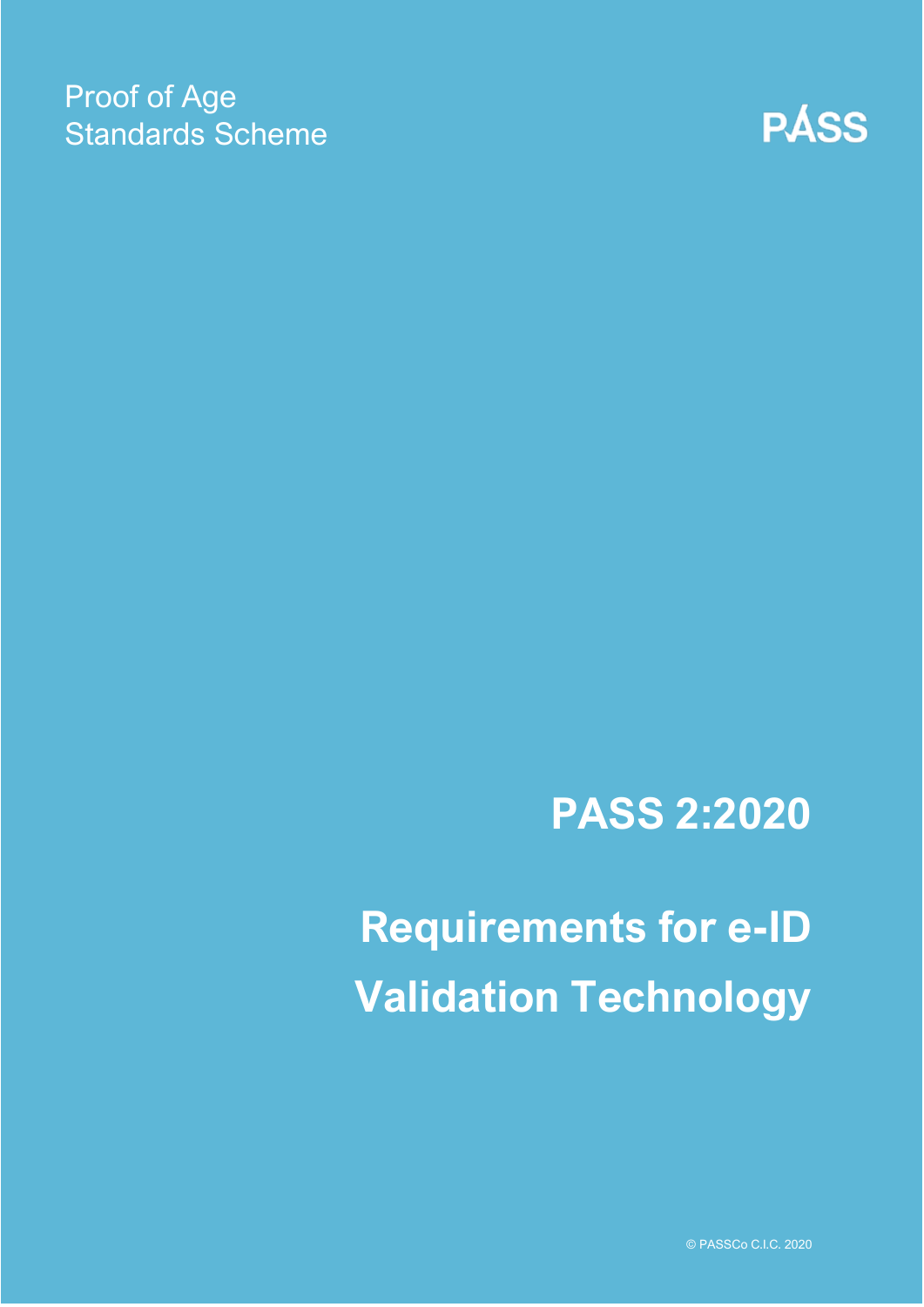

© PASSCo CIC 2020

All rights reserved.

**1** | Page **Proof of Age Standards Scheme**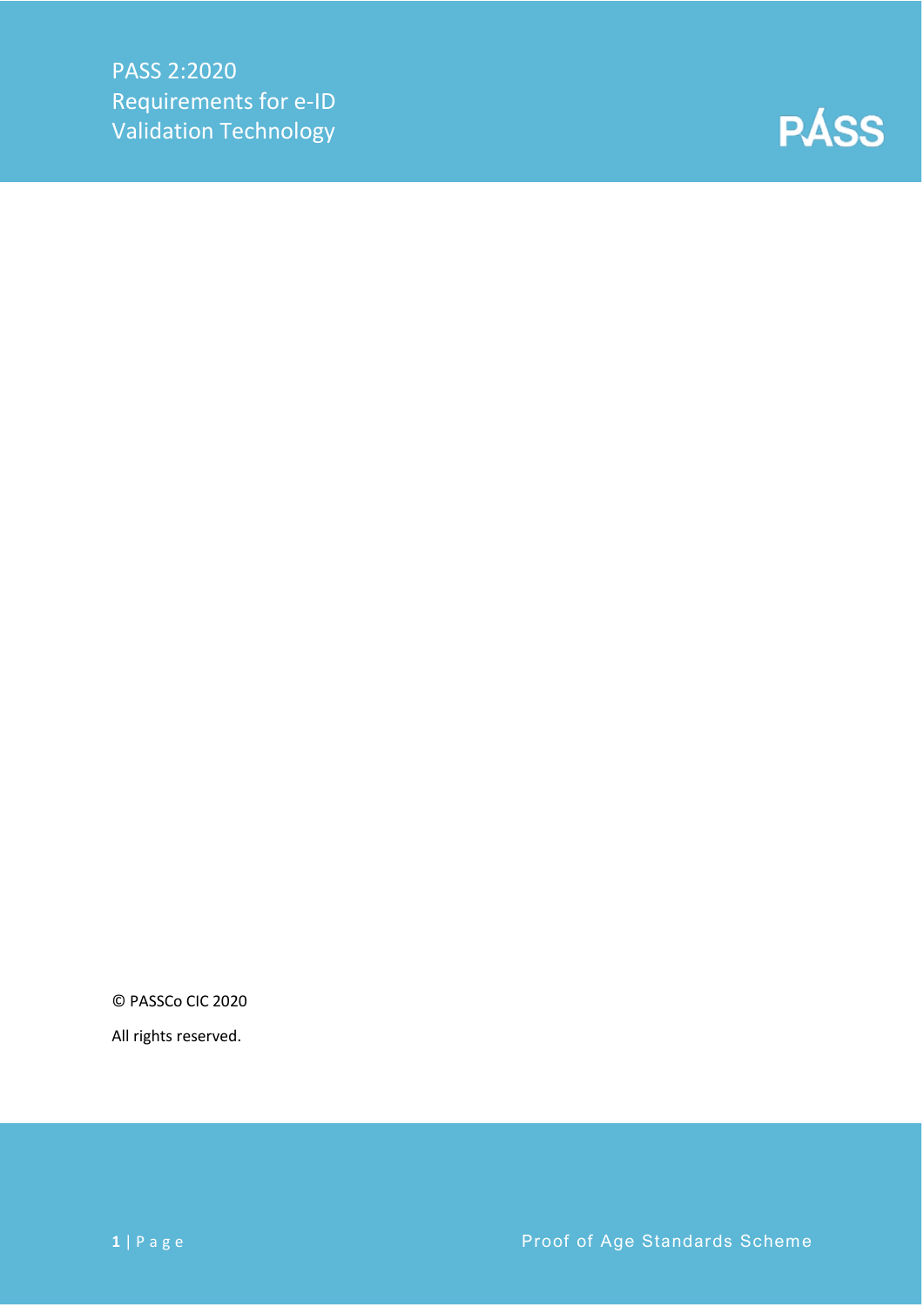

### <span id="page-2-0"></span>Introduction

The Proof of Age Standards Scheme ("PASS") is the United Kingdom's national Proof of Age Accreditation Scheme, endorsed by the Home Office, the National Police Chiefs' Council (NPCC), the Security Industry Authority (SIA) and law enforcement officers, such as Trading Standards.

The PASS Scheme is operated by a Community Interest Company providing accreditation to suppliers of Proof of Age Cards in the UK.

The Accredited Providers are assessed against the standards set out in:

- PASS 0 General Principles and Definitions
- PASS 1 Requirements for Identity and Age Verification
- PASS 2 Requirements for e-ID Validation Technology
- PASS 3 Requirements for Data Protection, Privacy and Security
- PASS 4 Requirements for Proof of Age Card Design and Construction

The PASS Scheme may decide to add further standards for specific types of proof of age services, which shall result in extensions to this list.

All Accredited Providers are required to comply with PASS 0:2020 and any relevant PASS Standards applicable to their business operations. The relevant PASS Standards will be shown on the individual licence agreement between PASSCo CIC and the Accredited Provider.

All Accredited Providers are required to comply with the latest version of the PASS Standards (indicated by the year of issue), subject to any transitional arrangements agreed by the PASS Standards Committee.

The PASS Standards are assessed by qualified, competent auditors appointed by PASS to ensure that Accredited Providers reach and continue to operate to the requirements of the PASS Standards. This means that providers of age restricted goods, content and services can be confident in accepting cards with a PASS hologram, safe in the knowledge that the scheme is supported by the police, Trading Standards and a wide range of trade bodies.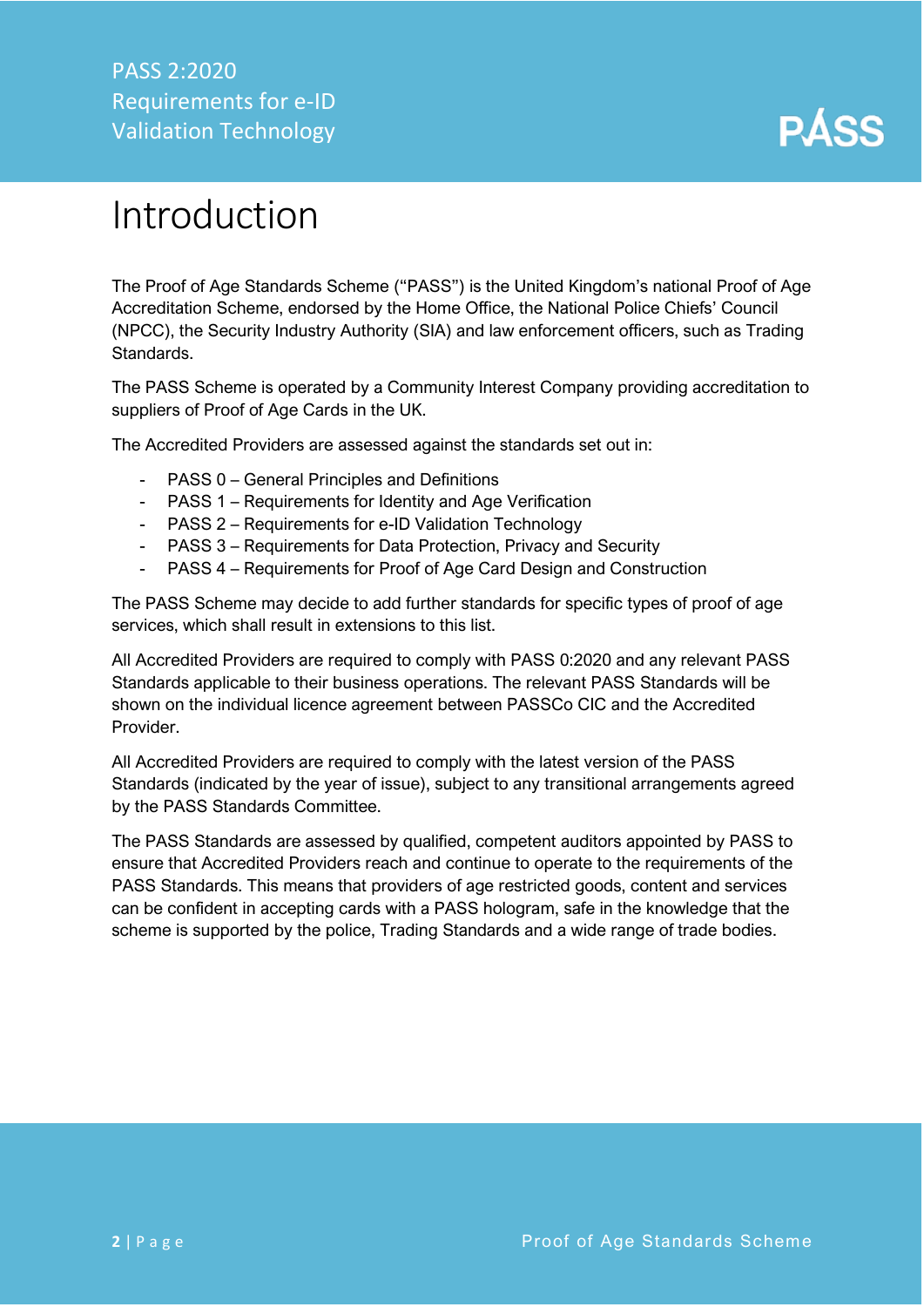PASS 2:2020 Requirements for e-ID **Validation Technology** 

### <span id="page-3-0"></span>Contents

| 1. |  |  |
|----|--|--|
| 2. |  |  |
|    |  |  |
|    |  |  |
|    |  |  |
| 3. |  |  |
| 4. |  |  |
|    |  |  |
|    |  |  |
| 5. |  |  |
|    |  |  |
|    |  |  |
|    |  |  |
| 6. |  |  |
|    |  |  |
| 7. |  |  |
| 8. |  |  |
| 9. |  |  |
|    |  |  |

**PÁSS**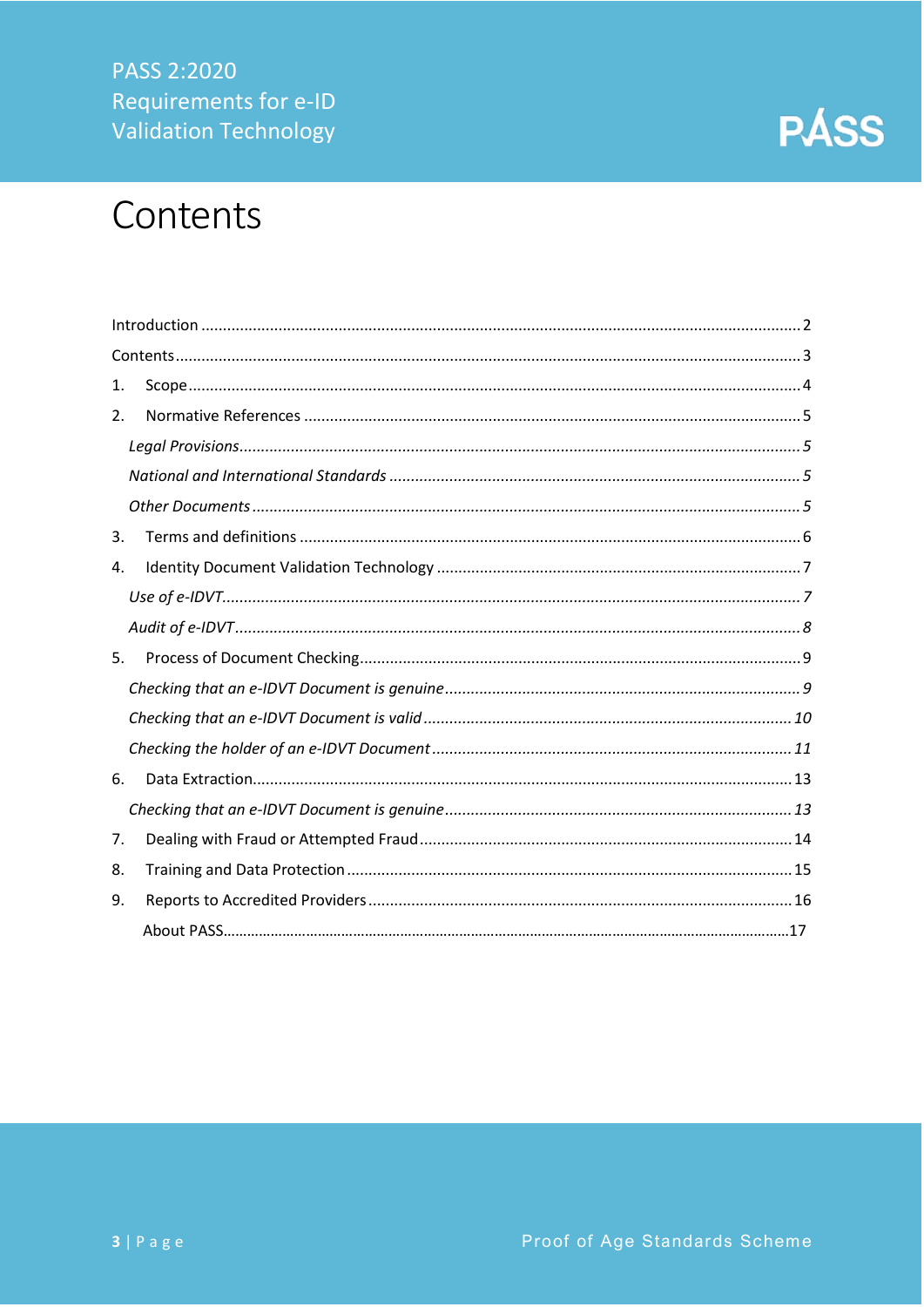### PASS 2:2020 Requirements for e-ID Validation Technology



### <span id="page-4-0"></span>1. Scope

The Proof of Age Standards Scheme (PASS) Standards are applicable to any Proof of Age Card provider that wishes to operate under the PASS Scheme and have access to use of the PASS registered Trade mark.

This part of the PASS Standards:

- establishes the requirements for electronic identification document validation technology utilised during the PASS card, token or device application process;
- determines how e-IDVT are to be audited and assessed;
- sets the process for document checking using e-IDVT;
- establishes the requirements for extracting data from documents presented to e-IDVT and for sharing these with Accredited Providers;
- sets requirements for training of staff involved in the e-IDVT process;
- addresses tackling fraud and attempted fraud;
- specifies requirements for reporting the results of e-IDVT to Accredited Providers.

The suite of PASS Standards are applied as applicable to the activities of Accredited Providers or Applicant Providers. This will be dependent on the scope of operations of the providers and the services that they provide for citizens.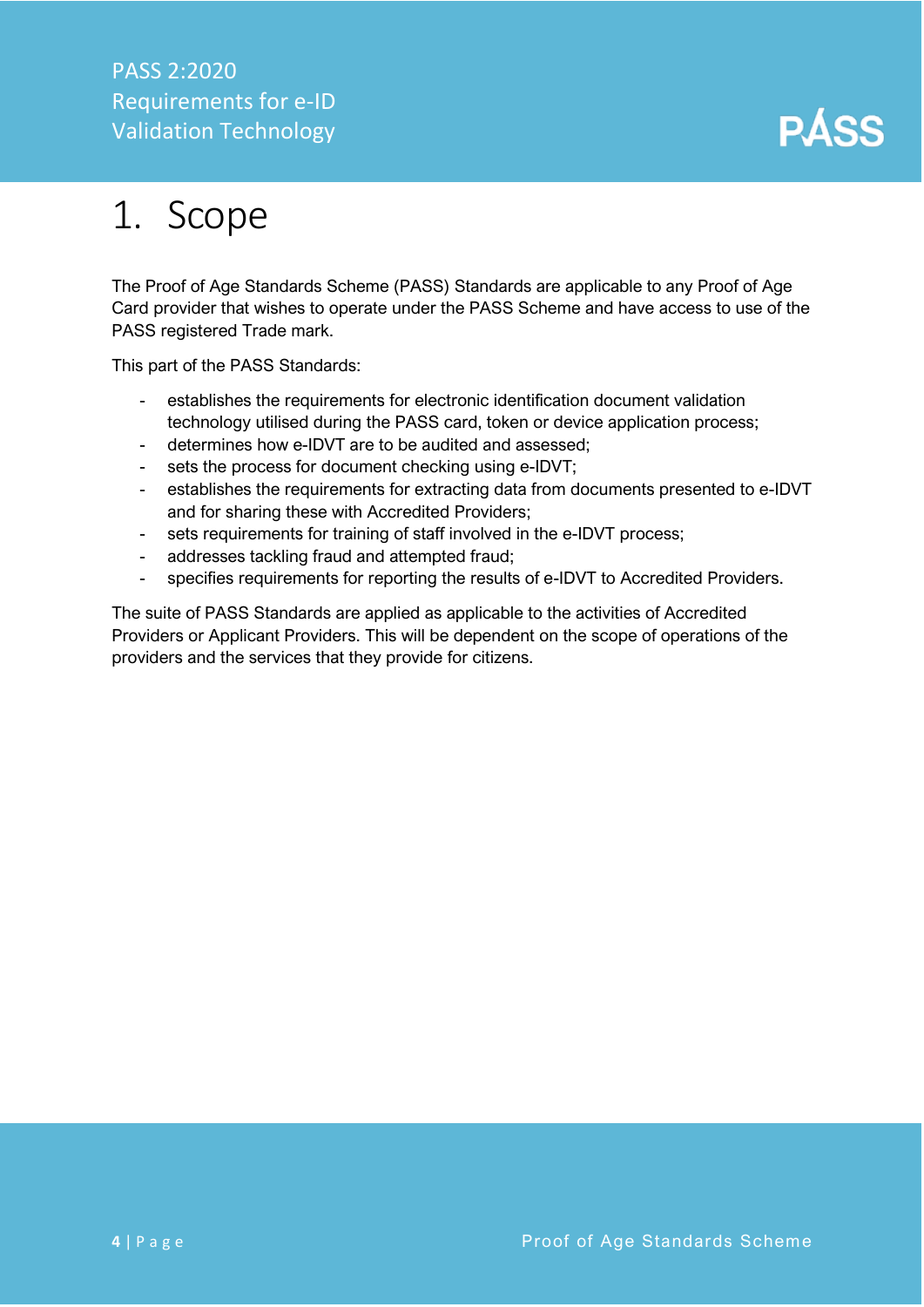

### <span id="page-5-0"></span>2. Normative References

<span id="page-5-1"></span>*Legal Provisions*

<span id="page-5-2"></span>*National and International Standards*

ISO/IEC 14443 Identification cards – Contactless integrated circuit cards – Proximity cards ISO/IEC 7810 Identification cards – Physical characteristics ISO/IEC 30107 – Information technology – Biometric presentation attack detection PAS 1296 – Online age check – Code of Practice

<span id="page-5-3"></span>*Other Documents*

Home Office Guidance on Identification Document Validation Technology (March 2018)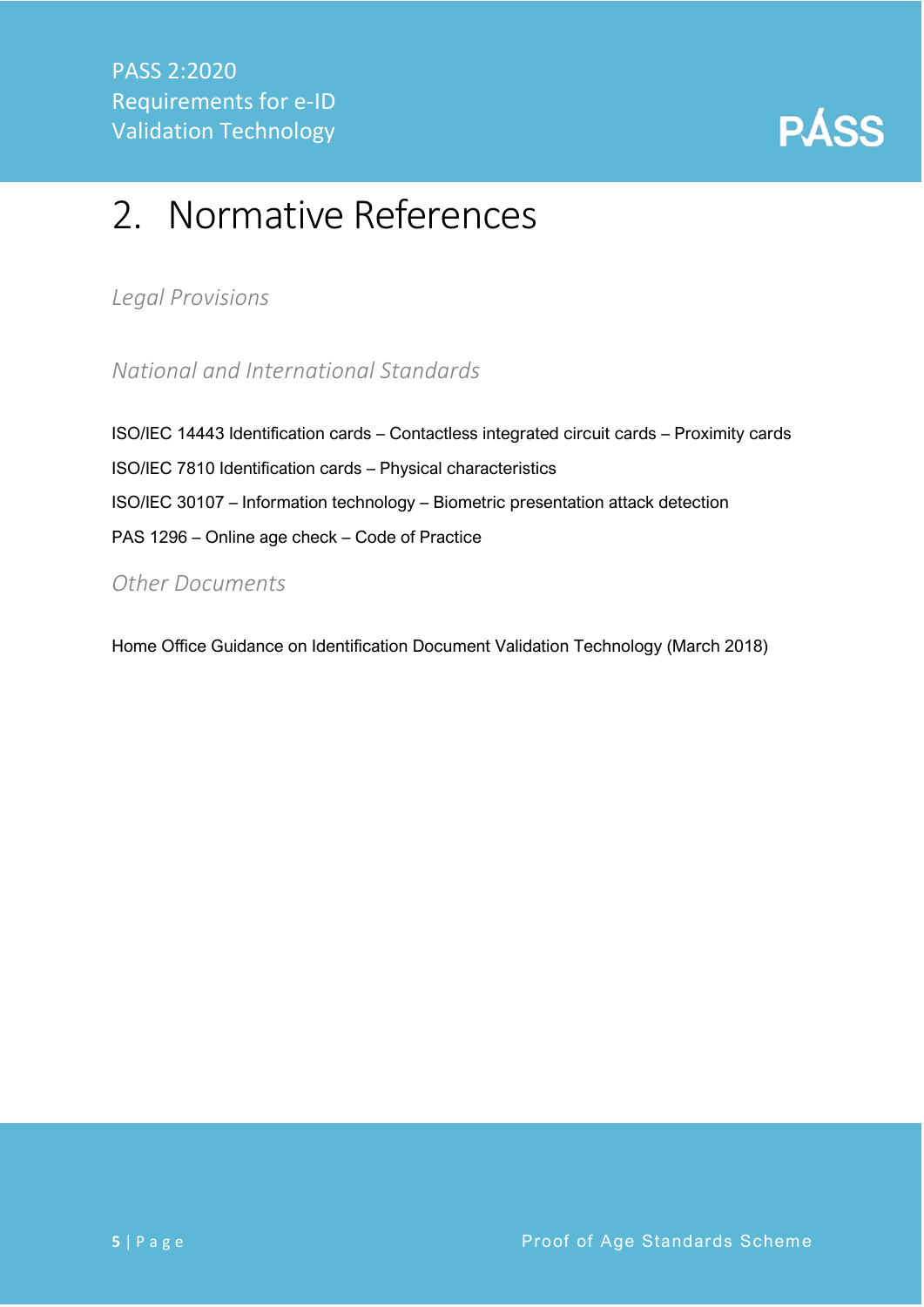

### <span id="page-6-0"></span>3. Terms and definitions

In this document:

**"shall"** indicates a requirement

**"should"** indicates a recommendation

**"may"** indicates a permission

**"can"** indicates a possibility or a capability

**GUIDANCE NOTES** are shown in italic text and are intended to assist the reader with understanding provisions.

When referring to the PASS Standards, refer to the PASS Standard, followed by the year of issue, followed by the provision – such as **PASS 0, 4.3.2**.

The terms and definitions established in PASS 0 apply to this standard and all PASS Standards.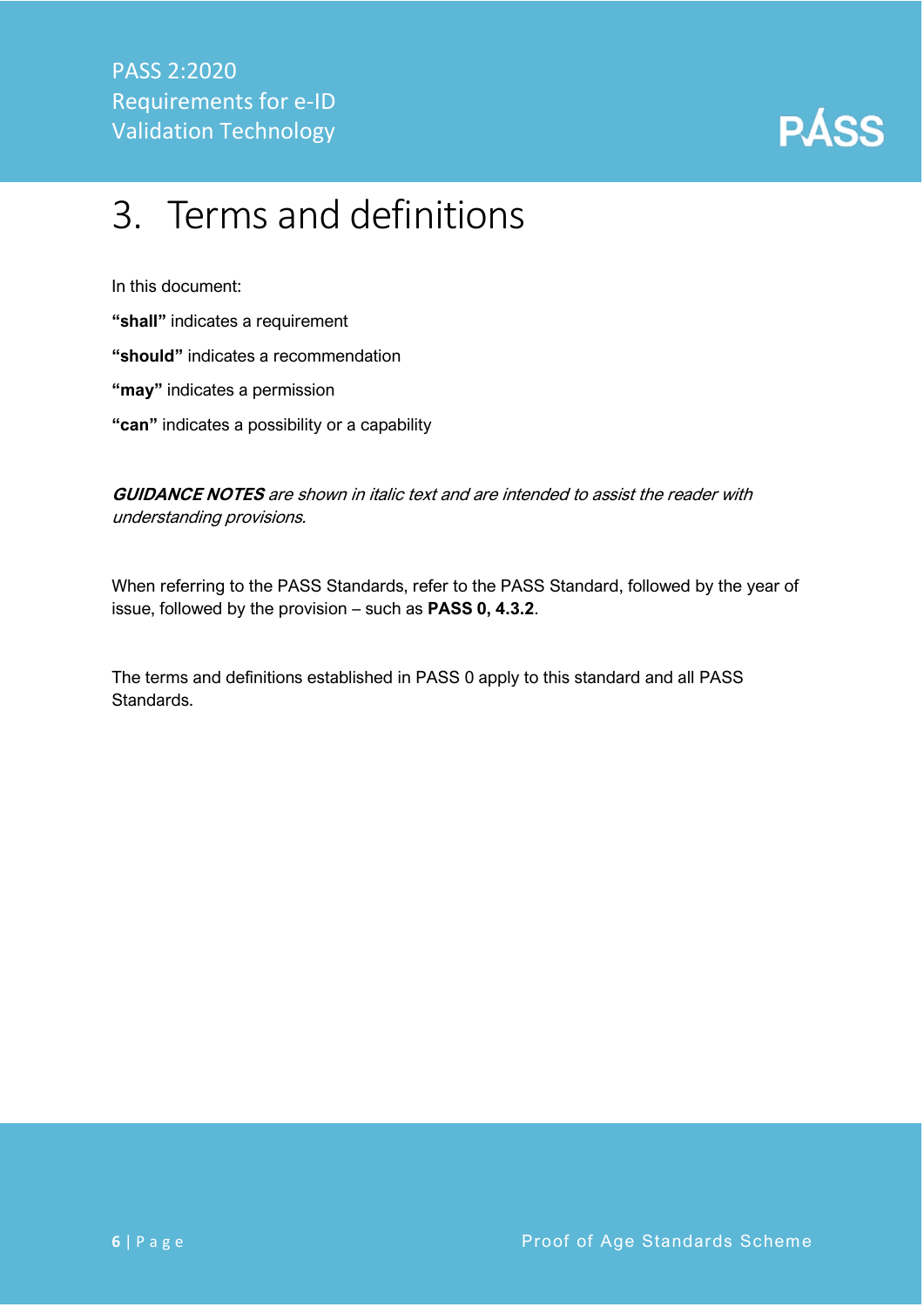

# <span id="page-7-0"></span>4. Identity Document Validation **Technology**

### <span id="page-7-1"></span>*Use of e-IDVT*

- 4.1 An Accredited Provider may use e-IDVT to assist with establishing the authenticity of documents presented for identity verification as part of an application for a PASS Card.
- 4.2 An e-IDVT may be used in relation to:
	- (a) a photographic identification document listed in PASS 1 Requirements for Identity and Age Verification, s 4.1;
	- (b) a non-photographic identification document listed in PASS 1 Requirements for Identity and Age Verification, s 5.1;
	- (c) ascertaining that a referee is from a recognised profession listed in PASS 1 Requirements for Identity and Age Verification, s 5.10;
	- (d) the capture of a photograph provided it is a full-frontal image captured in accordance with ISO/IEC 19794-5:2011 + A2:2015 Information Technology – Biometric data interchange formats – Part 5: Face image data.
- 4.3 An Accredited Provider shall not require the use of e-IDVT in the application process without also providing another means for applicants to provide their identification documents in accordance with PASS 1 – Requirements for Identity and Age Verification.
- 4.4 An Accredited Provider shall assess the validity of the electronic identification submitted in support of the application in order to comply with the requirements in PASS 0, 4.4 (confident so they are sure) including, where applicable, assessing that the photograph to be assigned to the PASS Card is a true likeness of the photograph on the supporting document. An e-IDVT may only be used to assist with this process, not as a replacement for it.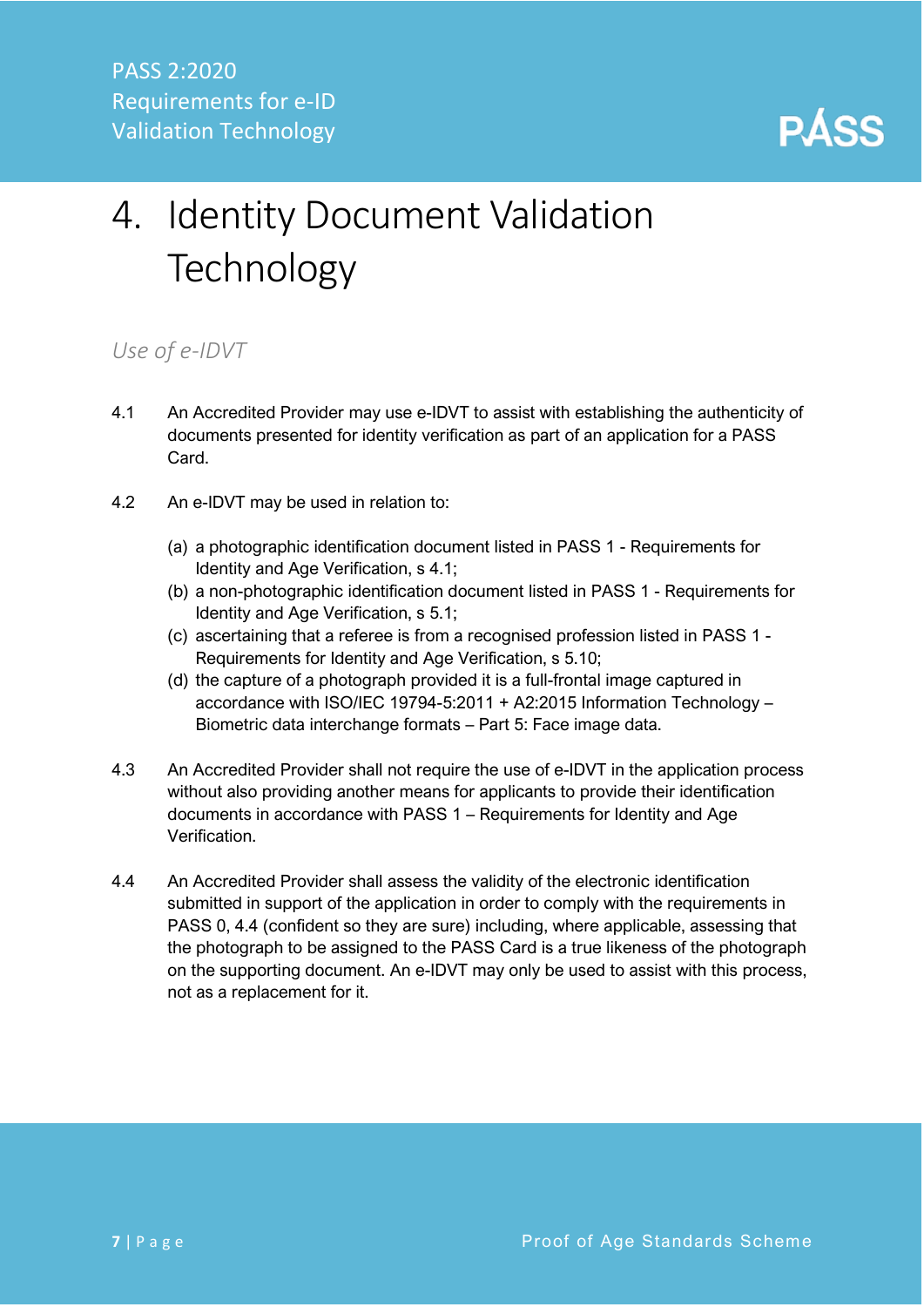**PÁSS** 

### <span id="page-8-0"></span>*Audit of e-IDVT*

- 4.5 An e-IDVT system or provider shall be audited by an auditor appointed by PASSCo, in accordance with this standard, before being utilised as e-IDVT for the purpose of being used as part of the application process for a PASS Card.
- 4.6 An Audit shall determine:
	- (a) the permitted capture devices that the e-IDVT is designed to work with and any parameters that may be associated with that;
	- (b) the software and template library utilised by the e-IDVT and any limitations, including jurisdictional limitations, that may be associated with that;
	- (c) the certification and testing of liveness detection, facial recognition and near field communications analysis utilised by the e-IDVT;
	- (d) the application interface with the Accredited Provider (if any), including any requirements, settings or policies necessary to ensure the interoperability of the systems;
	- (e) the minimum authentication requirements applicable to the use of the e-IDVT.
- 4.7 The Auditors may agree with an individual e-IDVT an application interface protocol applicable to the use of the e-IDVT by Accredited Providers.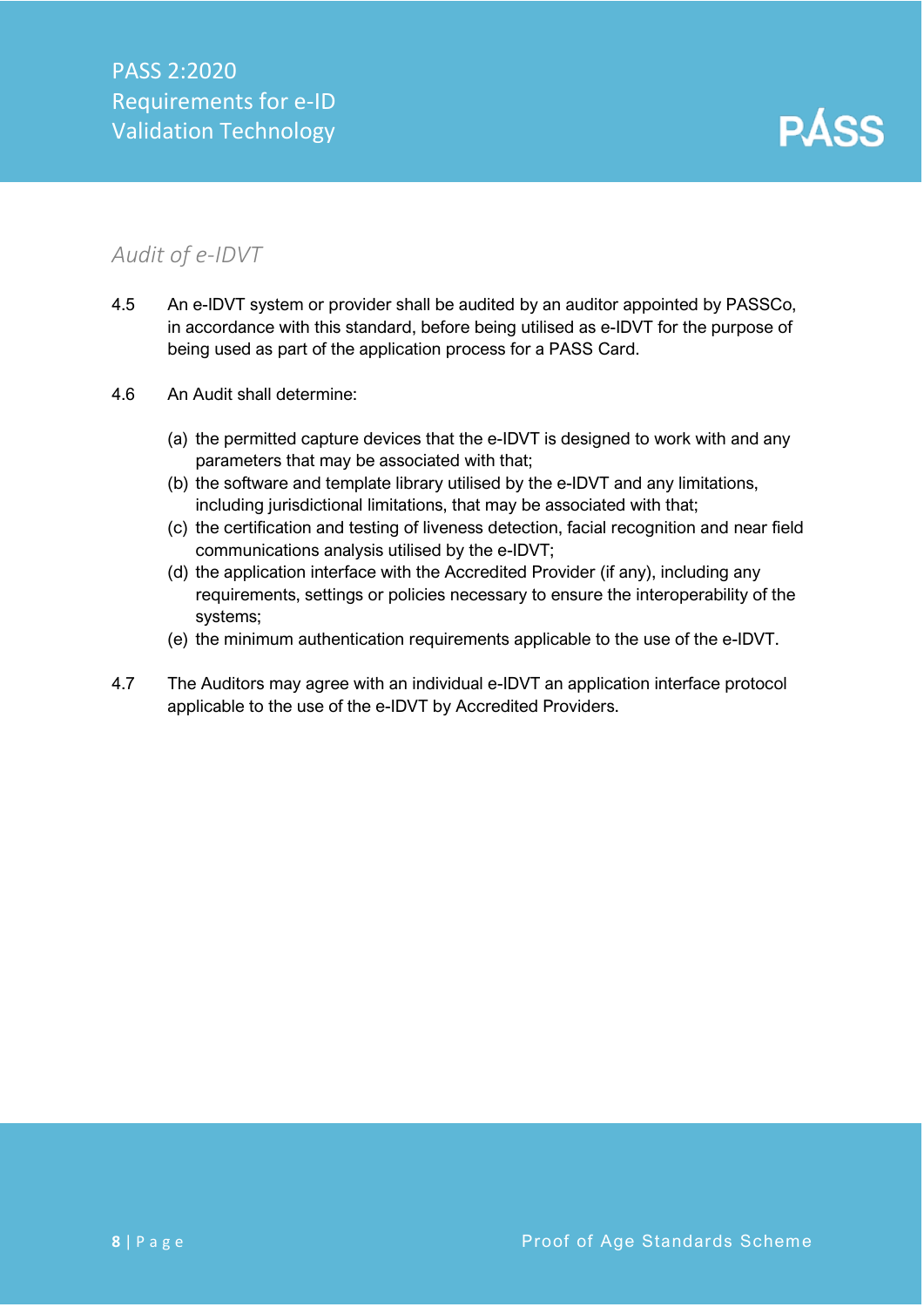

### <span id="page-9-0"></span>5. Process of Document Checking

<span id="page-9-1"></span>*Checking that an e-IDVT Document is genuine*

5.1 An e-IDVT shall undertake checks to establish if the document is genuine.

This requirement is about identifying if the document is false, counterfeit, altered, forged, inconsistent or there is the presence of contra-indicators.

5.2 An e-IDVT shall establish that a document is genuine to a Level of Assurance – Rank 3 – assurance based on beyond reasonable doubt.

The Level of Assurance – Rank 3 is set out in the Home Office Guidance on Identification Document Validation Technology. An image of a photocopy of a document (a second generation image) presents reasonable doubt regarding the validity of the original image and shall not be used for Level of Assurance – Rank 3. The image taken of the presented document shall be of the original document.

- 5.3 An e-IDVT shall identify at least five security features in the document and compare these against an identity document template.
- 5.4 If assessing a document with a contactless integrated circuit card, the e-IDVT may utilise near field communication (NFC) analysis of the document instead of examining five security features in the document and comparing it against an identity document template.
- 5.5 An e-IDVT shall perform a check on any UK or EU issued identity document by reference to the PRADO Database (PRADO - [Public Register of Authentic travel and](https://www.consilium.europa.eu/prado/en/prado-start-page.html)  [identity Documents Online\)](https://www.consilium.europa.eu/prado/en/prado-start-page.html).
- 5.6 An e-IDVT shall perform a check on any non-UK or non-EU issued identity documents against a suitable and reliable document template database for that document.
- 5.7 A document check shall not damage the document under check.

E-IDVT checks are not intended to be destructive. They should be able to perform checks repeatedly without damaging the document. This means that the check should not involve physical testing of the document.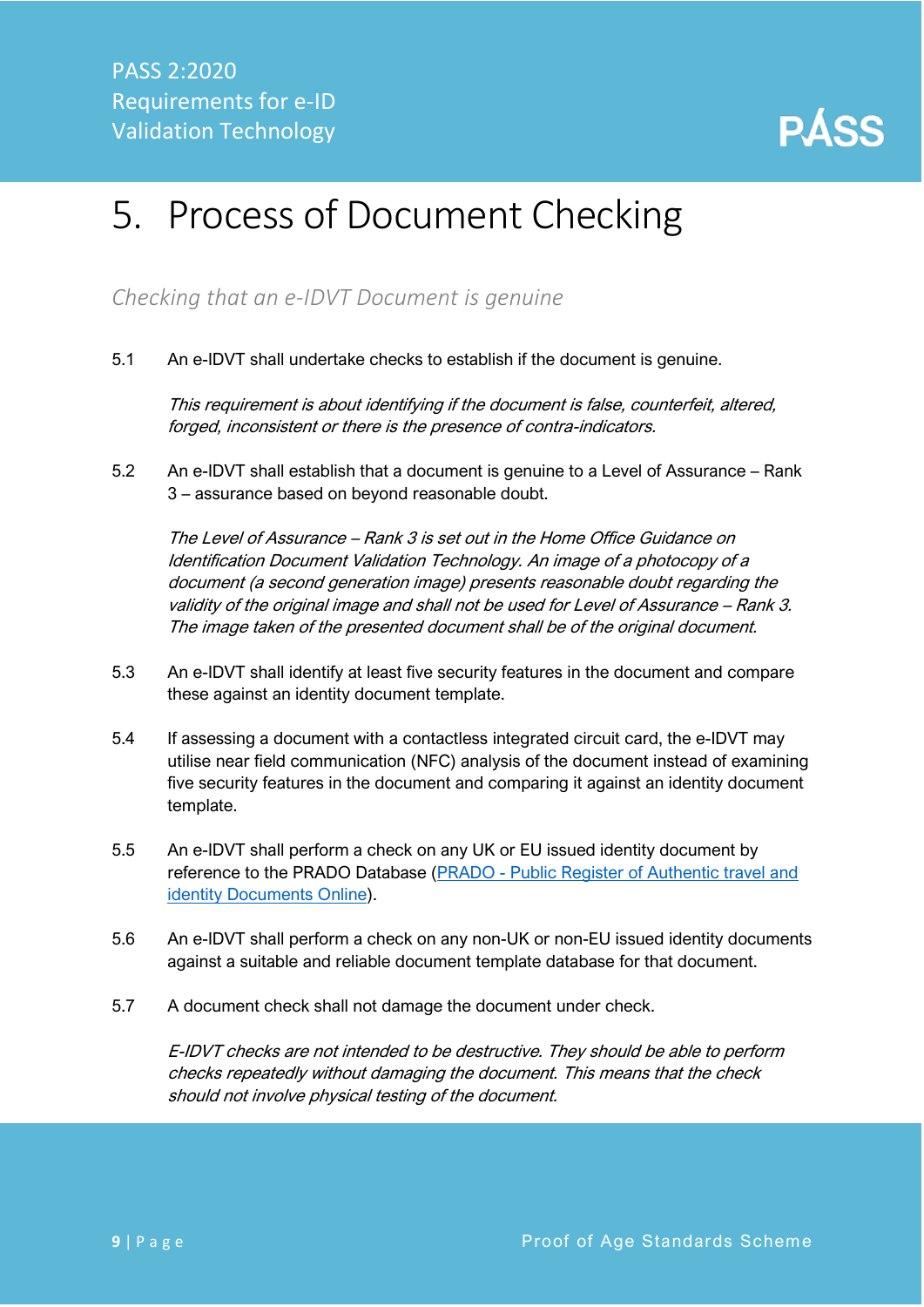

#### <span id="page-10-0"></span>*Checking that an e-IDVT Document is valid*

5.8 An e-IDVT shall undertake checks to establish if the document is valid.

This requirement is about assessing whether or not the document is current, issued by an appropriate authority authorised to issue such documents, not lost or stolen and whether there is the presence of contra-indicators.

5.9 An e-IDVT shall establish that a document is valid to a Level of Assurance – Rank 3 – assurance based on beyond reasonable doubt.

The Level of Assurance – Rank 3 is set out in the Home Office Guidance on Identification Document Validation Technology.

- 5.10 An e-IDVT shall identify:
	- (a) the identity of the issuing authority for the document;
	- (b) the date, if any, that the document was issued by that issuing authority;
	- (c) the date, if any, that the document is due to expire.
- 5.11 An e-IDVT shall identify the authoritativeness category of the issuing authority, which may be:
	- (a) a PASS Accredited Provider;
	- (b) a public authority;
	- (c) a financial institution;
	- (d) a utility provider;
	- (e) a recognised professional body.
- 5.12 An e-IDVT shall not accept an asserted validity by the document holder without conducting independent validity checks.
- 5.13 An e-IDVT shall notify the Accredited Provider of any contra-indicators concerning the validity of the identification document presented.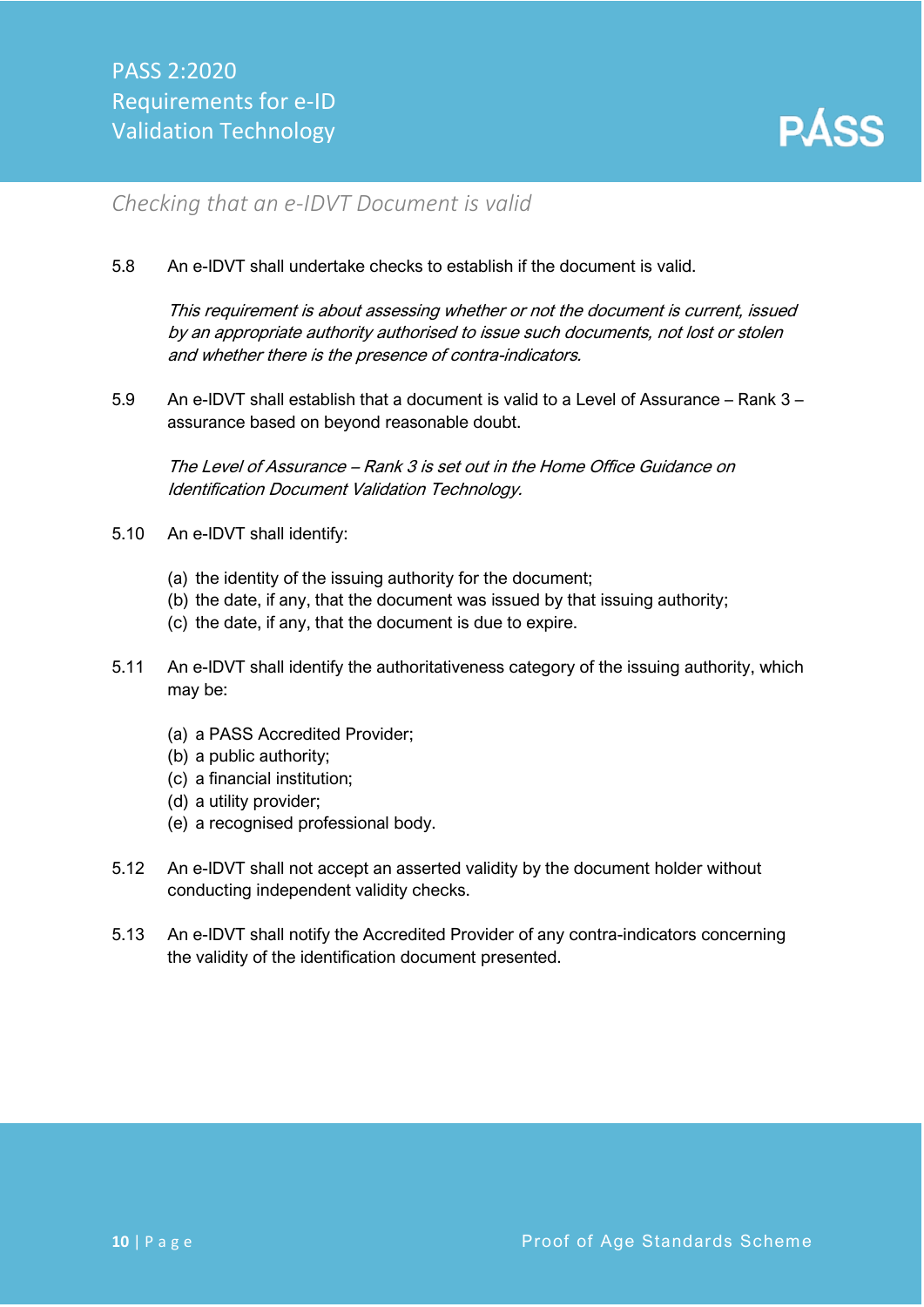

### <span id="page-11-0"></span>*Checking the holder of an e-IDVT Document*

5.14 An e-IDVT shall undertake checks to link the holder of the document to the presented identification document, where that document is a photographic identification document.

This requirement is about assessing whether or not the person presenting the document is a real person, is the person to whom the document was issued and whether there is the presence of contra-indicators.

5.15 An e-IDVT shall establish that the holder of the document is the person to whom the document was issued to a Level of Assurance – Rank 3 – assurance based on beyond reasonable doubt.

The Level of Assurance – Rank 3 is set out in the Home Office Guidance on Identification Document Validation Technology. An image of a copy of <sup>a</sup> photograph (a second generation image) presents reasonable doubt regarding the validity of the original image and shall not be used for Level of Assurance – Rank 3. The image taken of the person shall be a directly captured photograph.

5.16 An e-IDVT shall establish that the person presenting the document is alive.

This means that the e-IDVT must undertake liveness detection in accordance with ISO/IEC 30107 – Information technology – Biometric presentation attack detection.

5.17 An e-IDVT shall be capable of detecting a presentation attack of either a false instrument, an artificial or human presentation attack instrument or an artificially generated presentation attack.

A presentation attack occurs when a false instrument or a person or artefact not relating to the claimed identity is presented to the e-IDVT system. The assessment, measurement, reliability and characteristics of a presentation attack are set out in ISO/IEC 30107 – Information technology – Biometric presentation attack detection.

#### *Facial Recognition*

5.18 An e-IDVT assessing a photographic identification document may undertake automated or semi-automated facial recognition.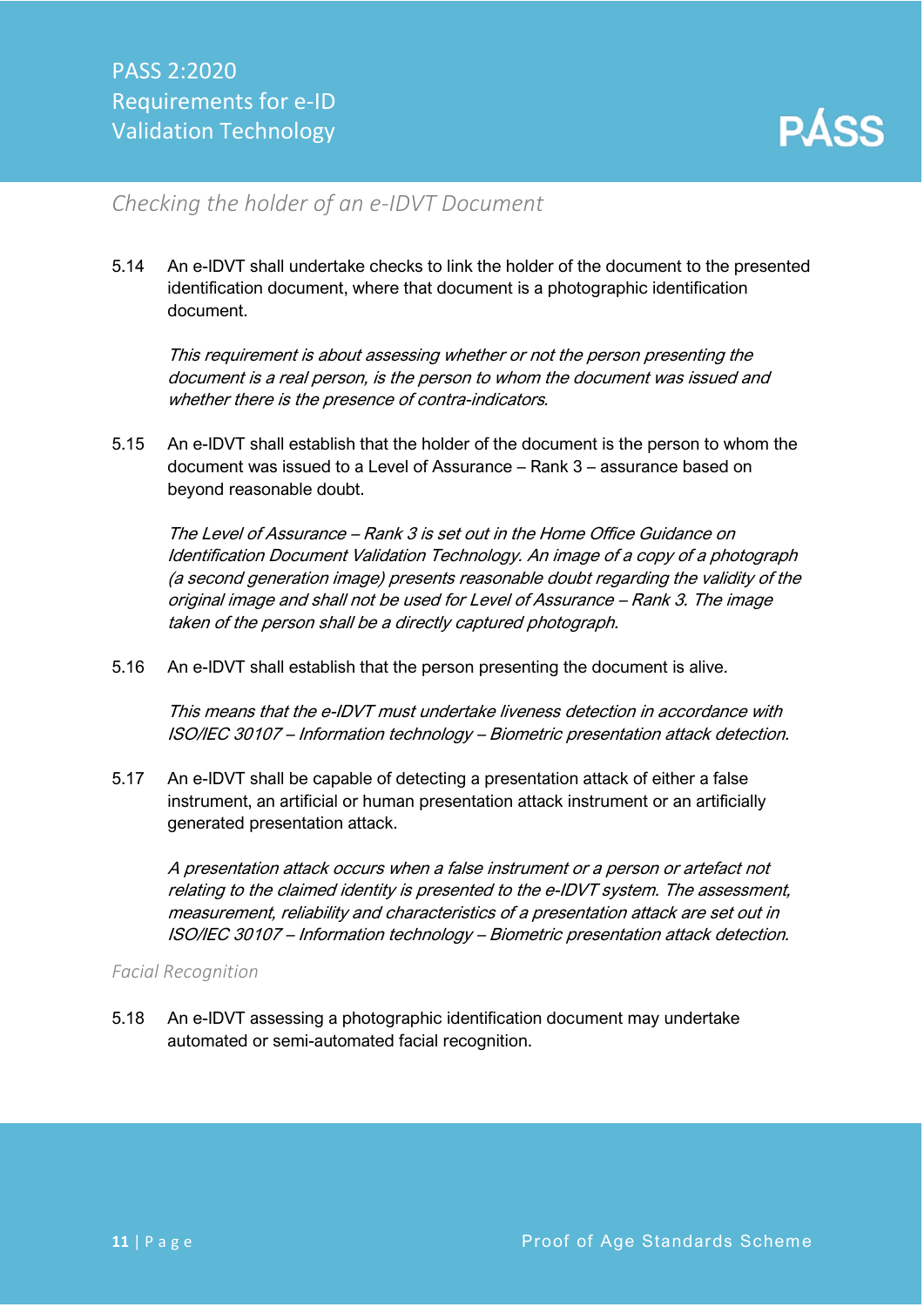5.19 An e-IDVT automated facial recognition process shall undertake a minimum of twenty-six (26) landmark point analysis of any landmark point types. These can include MPEG4 Features, Anthropometric 2D or 3D landmarks.

Landmark point analysis is described in ISO/IEC 19794-5:2011 + A2:2015 – Information technology – Biometric data interchange formats – Part 5: Face image data.

- 5.20 An e-IDVT facial recognition process that cannot establish and verify 26 landmark points to analyse the image of the card holder, is semi-automatic and requires a suitably trained individual to perform secondary facial matching checks.
- 5.21 The landmark points utilised to perform the check shall be recorded.

This PASS Standard does not require the point metric to be recorded (that is personally identifiable information), but does require the point identifier as set out in Table 15 – Definitions of anthropometric landmarks of ISO/IEC 19794-5:2011 + A2:2015 – Information technology – Biometric data interchange formats – Part 5: Face image data to be recorded.

5.22 If assessing a document with a contactless integrated circuit card, the e-IDVT may utilise near field communication (NFC) analysis of the document to extract landmark points instead of examining the photograph in the document.

#### *Non-Photographic Identification Documents*

5.23 Where e-IDVT is being used to assess whether a non-photographic identification document is genuine and valid, it shall be the responsibility of the Accredited Provider to complete checks to link the document to the holder in accordance with PASS 1 – Requirements for Identity and Age Verification, Section 5.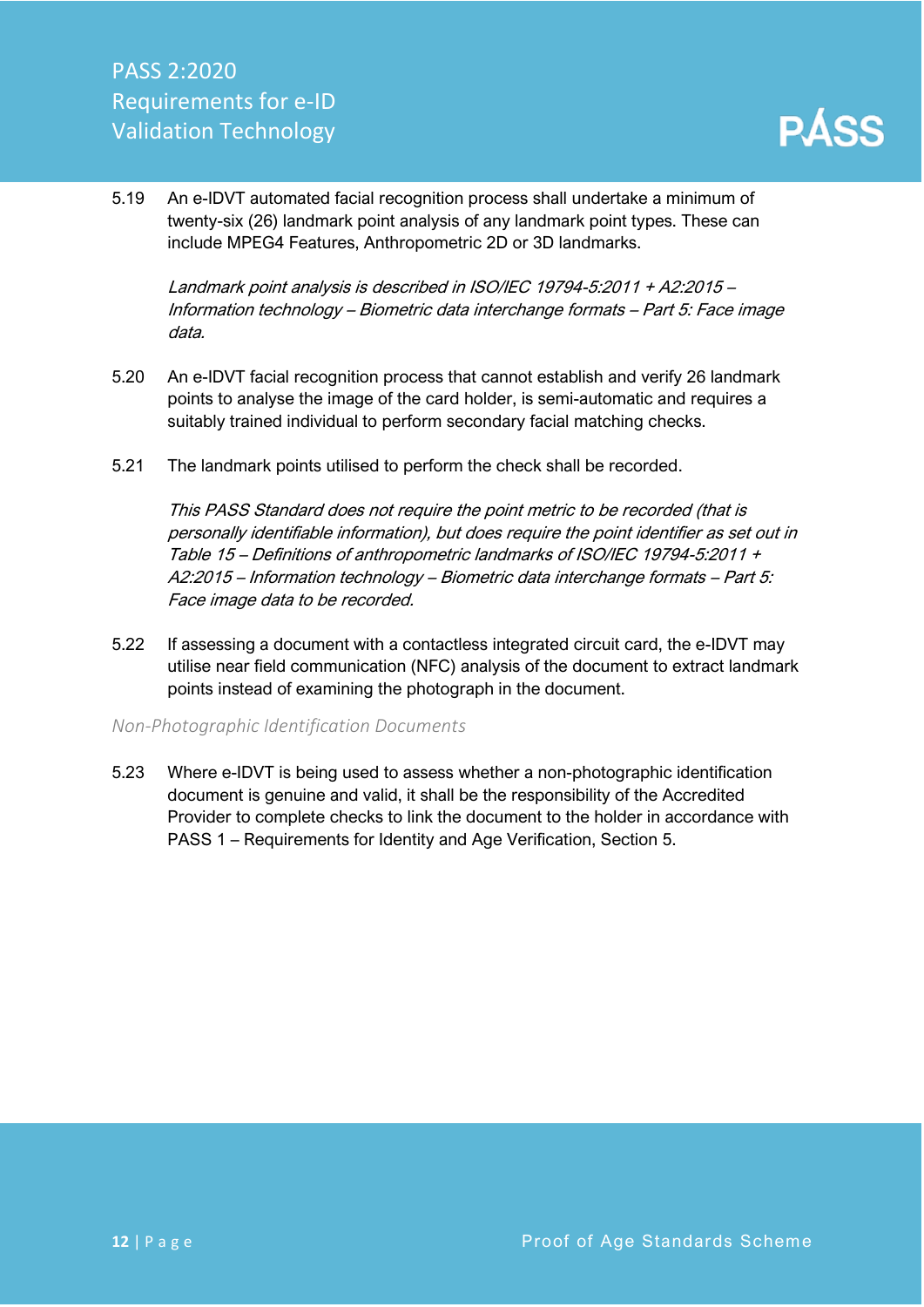

### <span id="page-13-0"></span>6. Data Extraction

### <span id="page-13-1"></span>*Checking that an e-IDVT Document is genuine*

- 6.1 An e-IDVT may undertake a process of data extraction from the presented document in order to provide information about claimed identity to the Accredited Provider.
- 6.2 When extracting data from a document, the e-IDVT shall:
	- (a) identify the data contained in any machine readable zone (MRZ), including identifying and verifying check digits through the applicable algorithm for that document;
	- (b) identify at least three items of data printed on the document that can be validated against the MRZ or claimed attributes from the applicant during the application process;
	- (c) establish the extracted data in accordance with the requirements in PASS 1 Requirements for Identity and Age Verification (naming and photo standards).
- 6.3 An e-IDVT shall report contra-indicators in a data extraction process to the Accredited Provider.

A contra-indicator could be where the optical character recognition process for the MRZ has extracted data that does not match the check digits. This could be a failed capture or it could be where the applicant has attempted to alter the data contained in the MRZ.

6.4 If assessing a document with a contactless integrated circuit card, the e-IDVT may utilise near field communication (NFC) analysis of the document to extract data instead of undertaking a comparison of MRZ data with data printed on the document.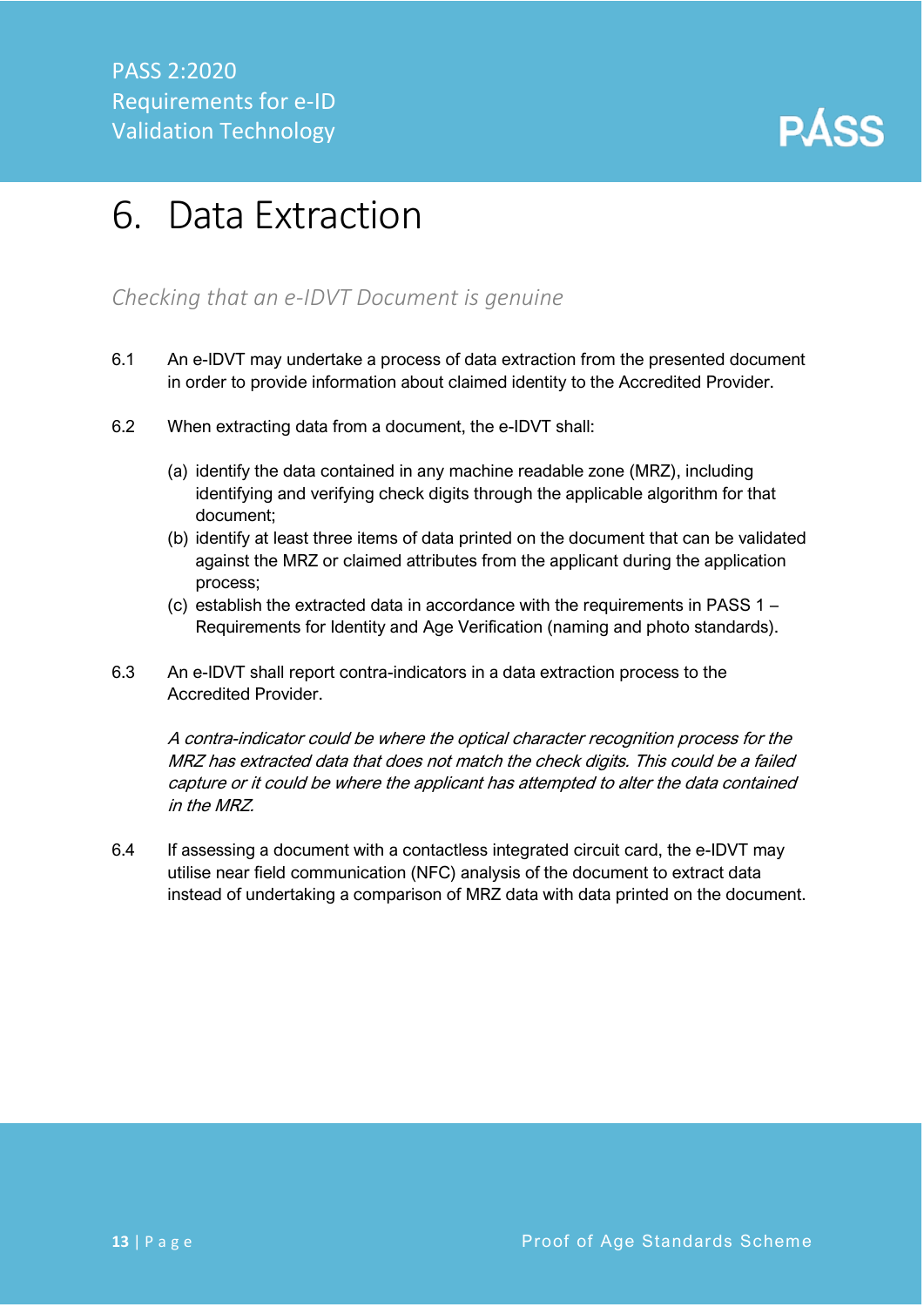

# <span id="page-14-0"></span>7. Dealing with Fraud or Attempted Fraud

- 7.1 An e-IDVT shall have a documented process for dealing with fraud or attempted fraud.
- 7.2 An Accredited Provider shall deal with e-IDVT fraud or attempted fraud as a contraindicator.
- 7.3 An e-IDVT shall:
	- (a) participate, as far as permitted and practicable, with the Amberhill Database;
	- (b) provide information about fraud to Action Fraud;
	- (c) otherwise cooperate with law enforcement agencies to counter fraud or attempted fraud.

The Amberhill Database is operated by the Metropolitan Police. E-IDVT's can share reports automatically or semi-automatically wit[h amberhill@met.pnn.police.uk.](mailto:amberhill@met.pnn.police.uk) [Action](https://www.actionfraud.police.uk/)  [Fraud](https://www.actionfraud.police.uk/) is a means for reporting fraudulent activity to local police.

7.4 An e-IDVT provider, Accredited Provider or any other party in the process shall, in partnership with police and specialist agencies, take action to assist persons with hijacked identities to manage the impact on the genuine owner of that identity.

This includes ensuring that an attempted hijacking of an existing PASS Card holder, does not prevent the genuine owner of that identity from continuing to use their genuine PASS Card.

- 7.5 An e-IDVT provider may:
	- (a) allow a submitted document assessed as not being genuine to be resubmitted up to 5 times, but the number of attempts must be recorded and provided to the Accredited Provider;
	- (b) allow a facial recognition data capture to be retaken up to 5 times, but the number of attempts must be recorded and provided to the Accredited Provider;
	- (c) treat a failed validation as a contra-indicator and report this to the Accredited Provider.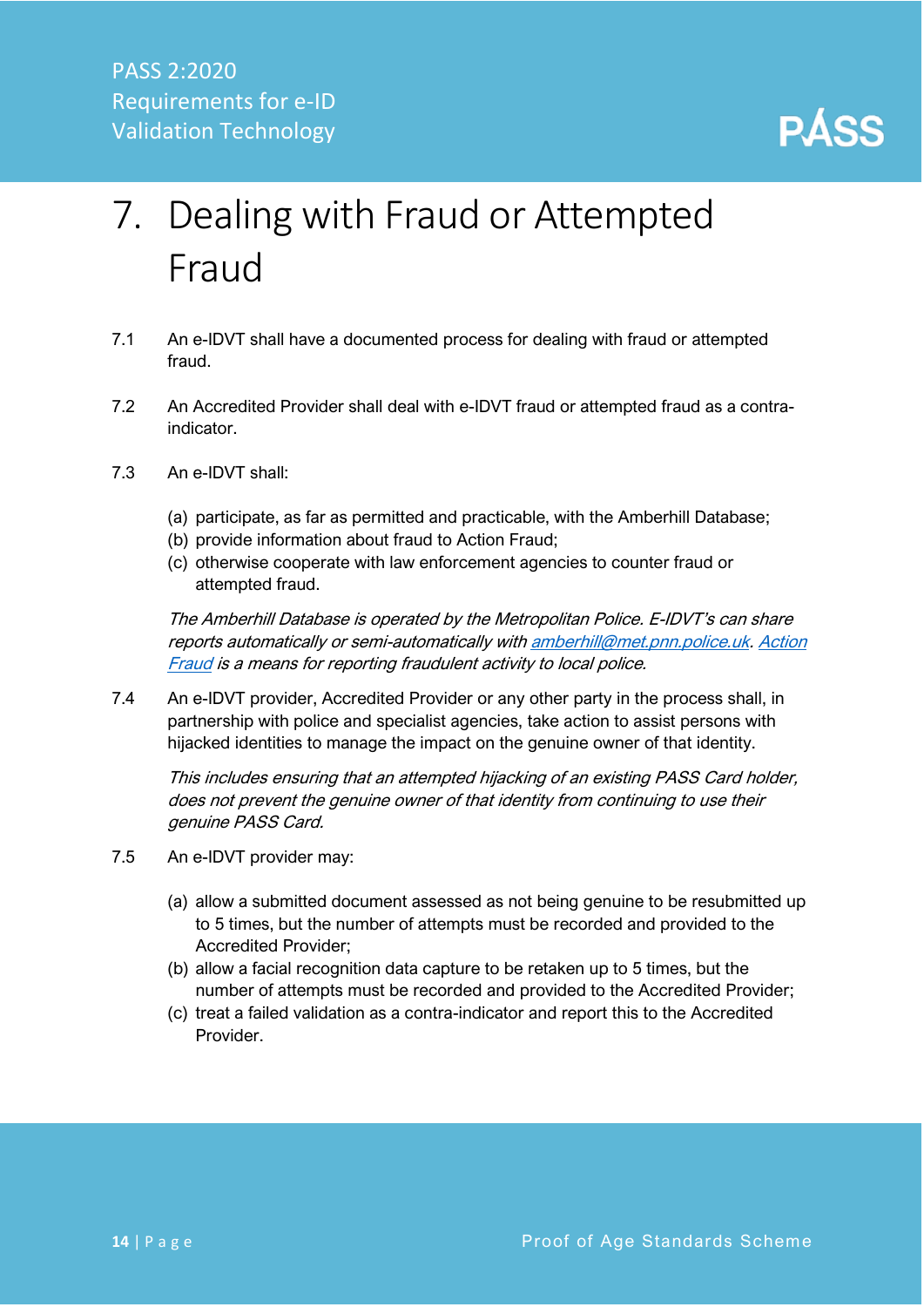

### <span id="page-15-0"></span>8. Training and Data Protection

- 8.1 An e-IDVT shall provide Accredited Providers with suitable training on the use of the e-IDVT system, analysis of results and understanding of fraud and contra-indicators.
- 8.2 An e-IDVT utilising human document and facial matching recognisers shall provide them with suitable training to undertake that activity.
- 8.3 An e-IDVT and the Accredited Provider shall comply with the requirements of PASS 3 – Requirements for Data Protection, Privacy and Security.
- 8.4 In particular, the e-IDVT shall:
	- (a) limit the use of the e-IDVT to the intended purposes;
	- (b) limit the amount of data collected to the minimum necessary to discharge the intended purposes;
	- (c) ensure that restrictions are in place limiting access to e-IDVT records to those whose duties require it:
	- (d) ensure that there is an audit and access logging function;
	- (e) establish suitable data sharing agreements;
	- (f) monitor the level of false positive or false negative results generated by the e-IDVT.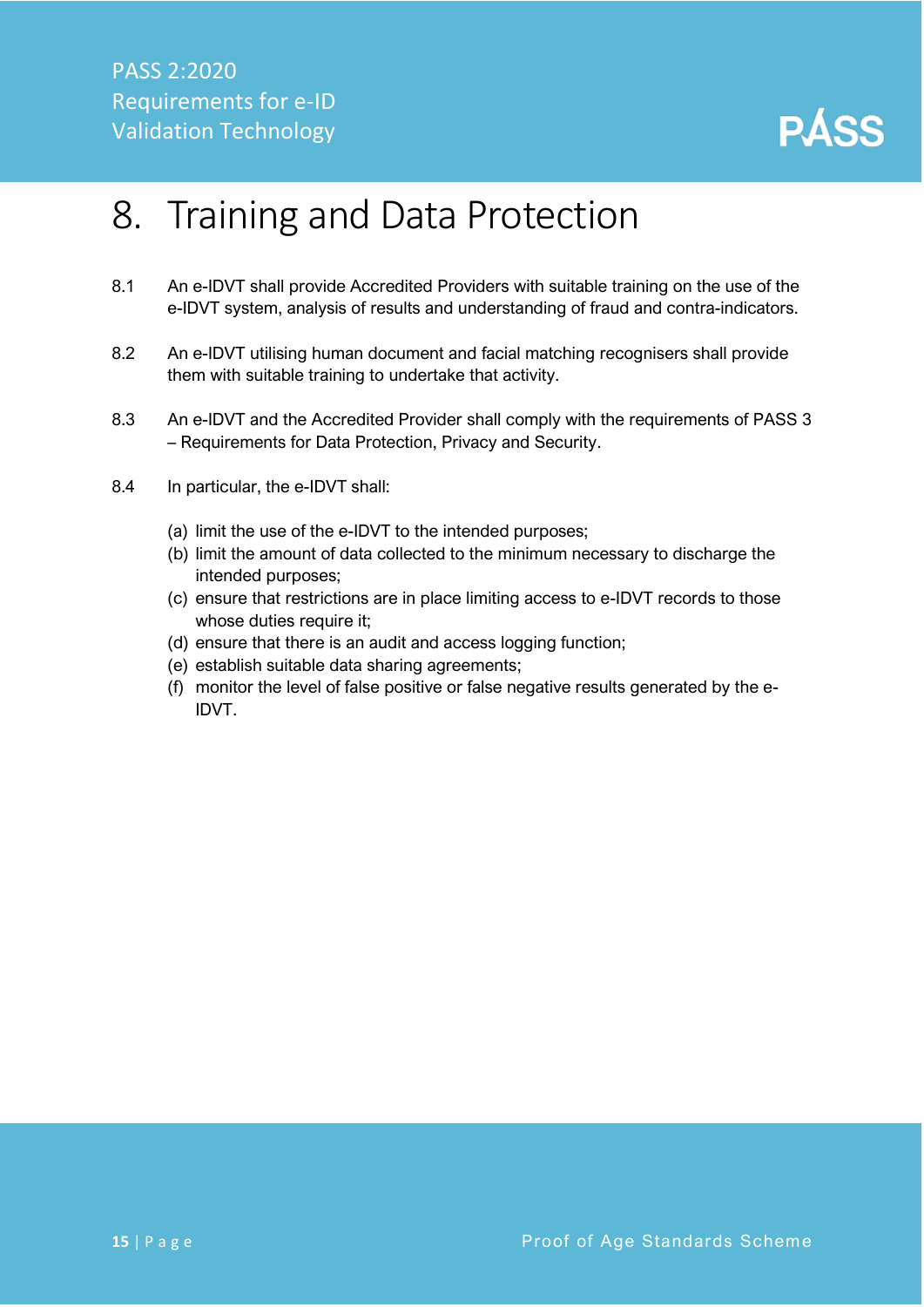

### <span id="page-16-0"></span>9. Reports to Accredited Providers

9.1 An e-IDVT provider shall provide a means for Accredited Providers to access the outcome of e-IDVT checks.

This can be an electronic dashboard, written report or any other effective and recorded means of disseminating the results of the e-IDVT checks in a secure way. Where dissemination is by way of a data interchange, the Biometric data, Face Image data, identity attributes, authoritativeness category and level of assurance shall be exchanged by use of recognised interchange formats (such as ISO/IEC 19794-5:2011 + A2:2015 – Information technology – Biometric data interchange formats – Part 5: Face image data as an example).

- 9.2 If an Accredited Provider is supplied with a dashboard through which the Accredited Provider can carry out the document validity checks themselves, the staff of the Accredited Provider shall be given suitable training to perform that task.
- 9.3 If an e-IDVT permits the sharing of unverified attributes with an Accredited Provider, the Accredited Provider shall not be entitled to rely upon:
	- (a) an unverified name;
	- (b) an unverified date of birth;
	- (c) an unverified photograph.

Accredited Providers may treat these unverified attributes as contra-indicators or may determine to utilise an alternative means of verification.

- 9.4 If an e-IDVT permits the sharing of a verified, but not determined, age with an Accredited Provider, the Accredited Provider shall not be entitled to rely upon that without also establishing the date of birth of the applicant.
- 9.5 An Accredited Provider can rely on an attribute data string provided by the e-IDVT system, established, audited and certified in accordance with this PASS Standard as effective evidence of claimed identity for the purposes of PASS 1 – Requirements for Identity and Age Verification, without having to see an image of the document used for the e-IDVT purpose.

Subject to having a suitable data sharing agreement in place, an Accredited Provider may put into place a system whereby an image of the document used for the e-IDVT process is shared with the Accredited Provider.